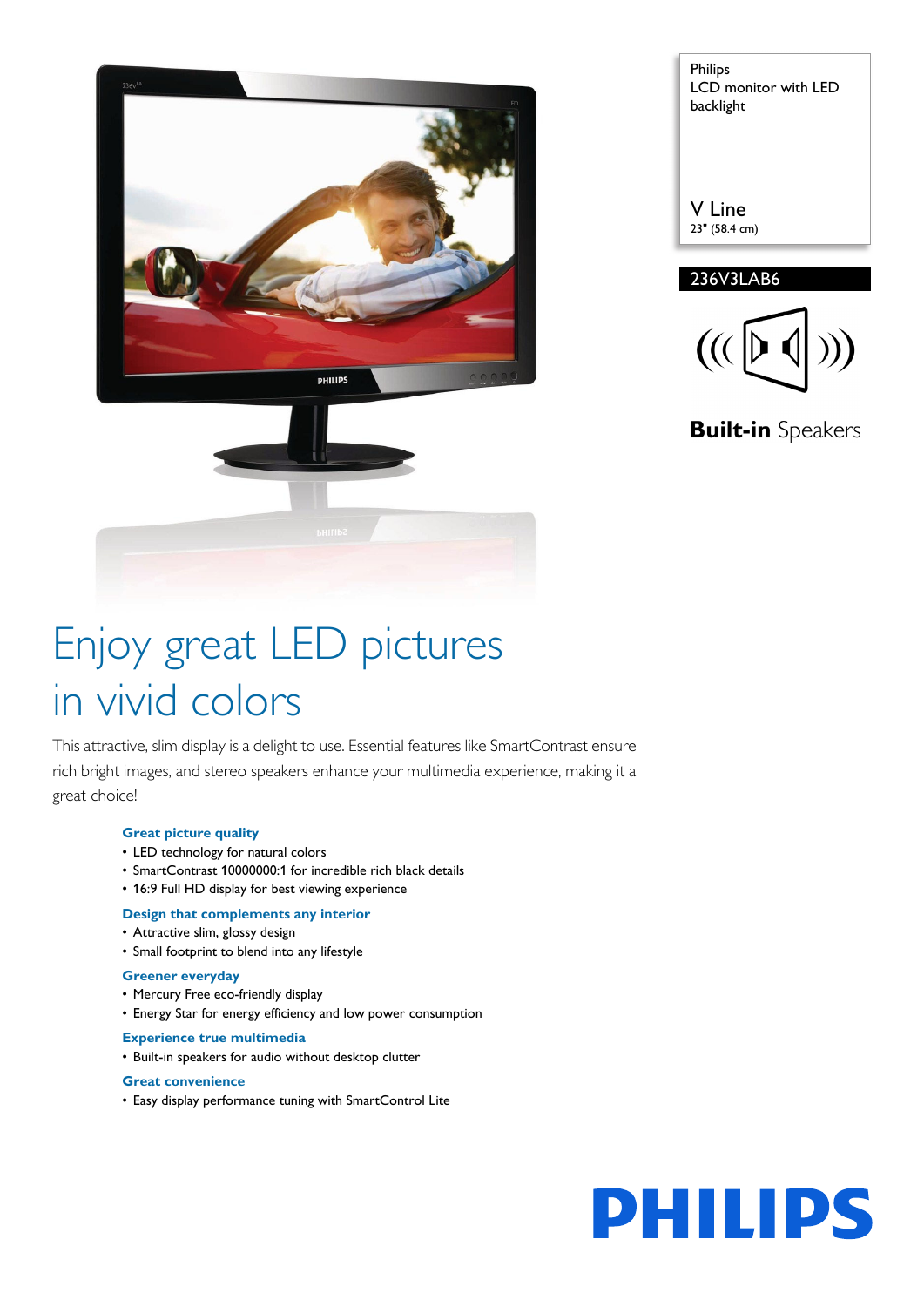## 236V3LAB6/00

## **Highlights**

## **LED technology**

White LED's are solid state devices which light up to full, consistent brightness faster saving startup time. LED's are free from mercury content which allows for eco-friendly recycling and disposal process. LED's allow for better dimming control of LCD backlight, resulting in super high contrast ratio. It also gives superior color reproduction thanks to consistent brightness across the screen.

#### **Built-in speakers**

A pair of stereo speakers built into a display device. It can be visible front firing, or invisible down firing, top firing, rear firing, etc depending on model and design.

## **SmartContrast ratio 10000000:1**



You want the LCD flat display with the highest contrast and most vibrant images. Philips advanced video processing combined with unique extreme dimming and backlight boosting technology results in vibrant images.

SmartContrast will increase the contrast with excellent blacklevel and accurate rendition of dark shades and colors. It gives a bright, lifelike picture with high contrast and vibrant colors.

## **16:9 Full HD**



The Full HD screen has the widescreen resolution of 1920 x 1080p. This is the highest resolution of HD sources for the best possible picture quality. It is fully future proof as it supports 1080p signals from all sources, including the most recent like Blu-ray and advanced HD game consoles. The signal processing is extensively upgraded to support this much higher signal quality and resolution. It produces brilliant flicker-free progressive scan pictures with superb brightness and colors.

## **SmartControl Lite**

SmartControl Lite is the next generation 3D icon based GUI monitor control software. This allows user to fine-tune most parameters of the monitor like Color, Brightness, screen calibration, Multi-media, ID management, etc with the mouse.

### **Mercury Free**

Philips monitors with LED backlighting are free of Mercury content, one of the most toxic natural substances, which affects humans and animals. This reduces the environmental impact of the display throughout its life-cycle, from manufacturing to disposal.

#### **Energy Star 5.0**

Energy Star is a US EPA sponsored energy efficiency program also adopted by many other countries. Energy Star certification ensures that you are buying a product which meets the latest power efficiency standards which operates with maximum power efficiency at all operational levels. New Philips monitors are certified for Energy Star 5.0 specifications and meet or exceed the standard. For example, in sleep mode Energy Star 5.0 requires less than 1watt power consumption, whereas Philips monitors consume less than 0.5watts. Further details can be obtained from www.energystar.gov